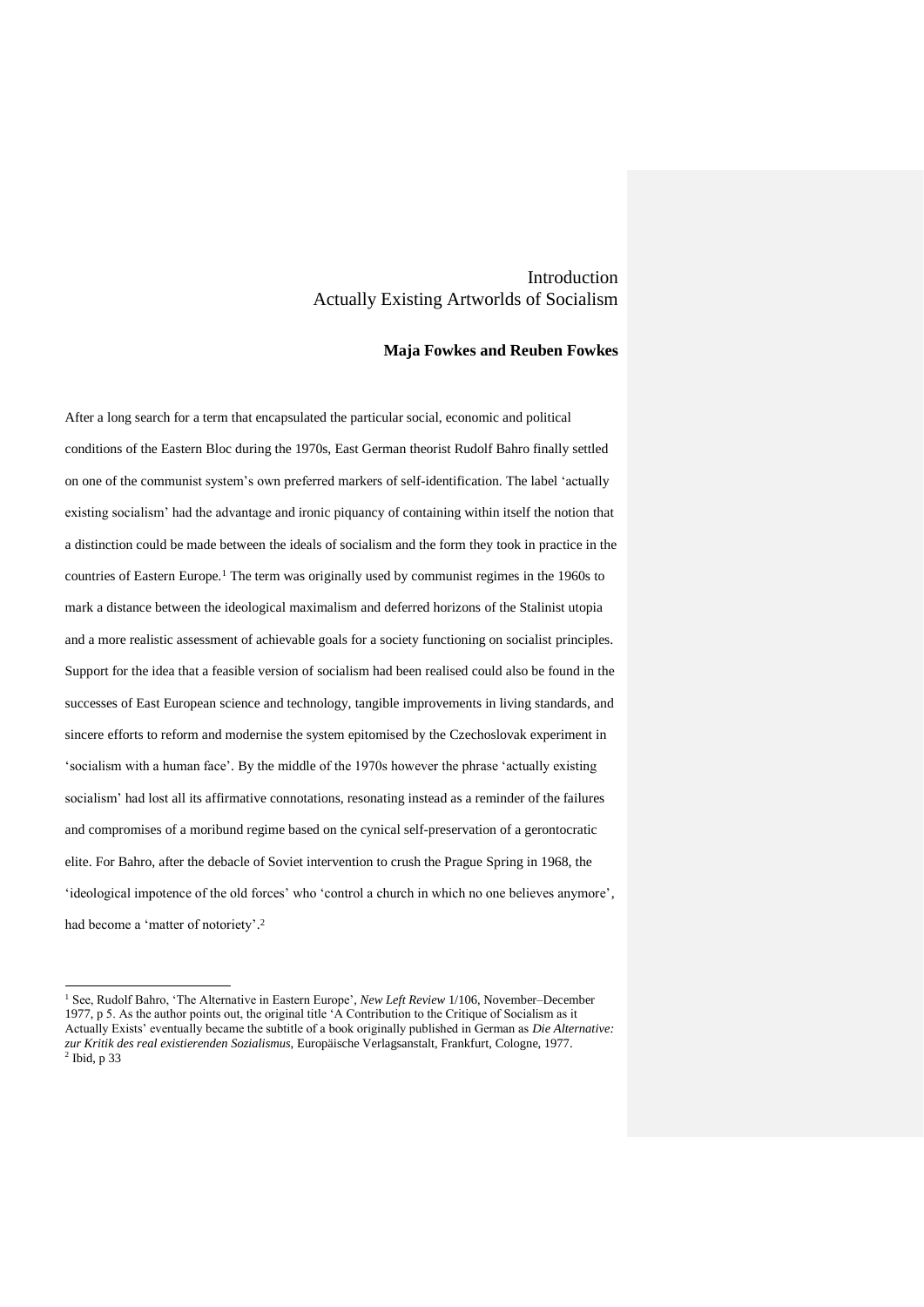This special issue is an attempt to delineate the characteristic features of the art scenes of Eastern Europe during a period initially marked by the rebounding of a sense of possibility through the cultural, social and political effervescence of the 1960s and later by the dissolution of the prospects for radical change in the post-utopian twilight of the late 1970s.<sup>3</sup> It is premised on the idea that artistic life in Eastern Europe was profoundly shaped by the structures, conventions and workings of the overarching system, with artists and critics compelled to negotiate the often productive contradictions of actually existing socialism. In that sense, the quotidian functioning of the socialist art system depended on the drawing up of tacit compromises and maintenance of calculated ambiguities in relations between party authorities and artists. This entailed the state moderating its political and stylistic demands, to the extent that ideological expectations of wholehearted engagement with the socialist mission were replaced by the pragmatic understanding that artists should avoid sensitive topics and aesthetic excesses in work destined for public display. On the other hand, if they were to remain in the country and further their careers, artists were obliged to find a *modus vivendi* with the existing system and its artistic economy, with refusal of all involvement in official art institutions rarely a viable option. While the tension between actual and ideal versions of socialism was vigorously tested by the neo-avant-garde, the equally telling discrepancy between the social and artistic systems of East and West was another generator of local specificity. Ultimately it was the latent and unrealised promise of actually existing socialism as much as its demonstrative failings that marked a crucial difference in the attitude of East European artists to the utopian reverberations of the countercultural movements and radical politics of the 1968 era.

<sup>&</sup>lt;sup>3</sup> The articles collected in this special issue began life as a selection of conference papers given at the symposium on 'Contested Spheres: Actually Existing Artworlds of Socialism' held at the Kassák Museum in Budapest in May 2016, which were subsequently expanded and refined in light of the exceptionally lively discussions it generated. The gathering itself arose from an invitation to participate in the museum's ambitious project to reassess Hungarian art of the 1960s and 1970s by bringing in comparative East European perspectives on a crucial chapter of national art history, and our special issue could also be instructively read in conjunction with their recent publication: Sándor Hornyik, Edit Sasvári and Hedwig Turai, eds, *Art in Hungary, 1956–1980: Doublespeak and Beyond*, London, Thames & Hudson, 2018.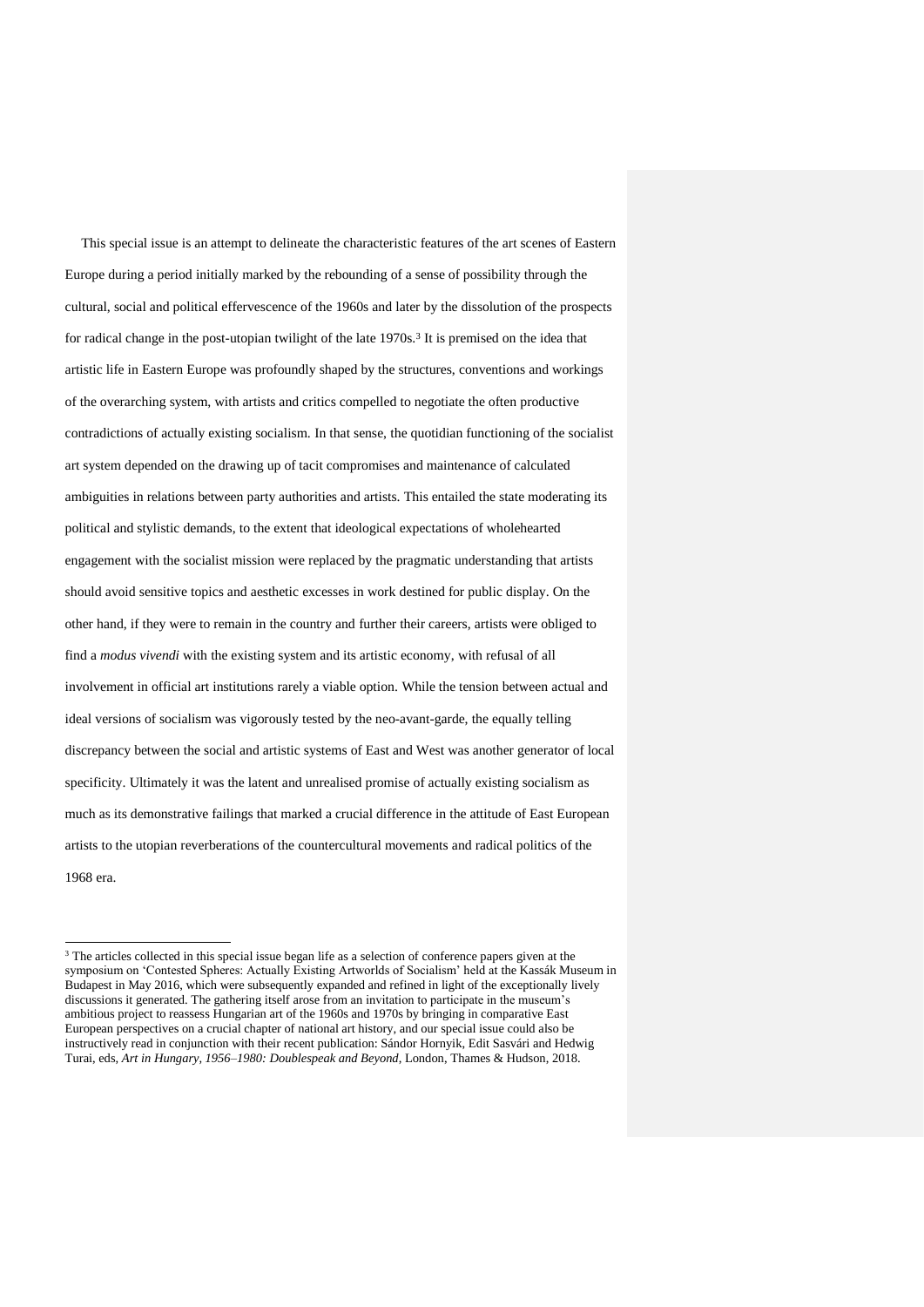By the middle of the 1960s, in most East European countries the artistic authorities had lifted the ban on abstract art, partly in recognition of the fact that it was too late to stop the spread of international art trends, but even more so because they had concluded that abstract forms were not necessarily incompatible with the pursuit of a socialist agenda. The divergence of European nonfigurative tendencies from the dominant outlook of American Abstract Expressionism also raised hopes that such approaches 'might actually be compatible with socialist art's visions of the future'.<sup>4</sup> Artistic exploration of the technological and social transformations of the 1960s, often taking the form of experiments in geometric abstraction, seriality and kinetic art, corresponded in that sense to the strategic concerns and public posturing of the ideology of socialist modernisation.<sup>5</sup> Relevant here also is the argument made in the context of an inter-regional comparison that while in the West the 'reigning art ideology had definitively abandoned the idea of utopia', in South America and Eastern Europe the 'fascination with science, new technologies and cybernetics symbolized a continued commitment to building a better future through art'. <sup>6</sup> However, the extent of such correlations was tested by socialist realities, since as one Polish art critic put it, there was at the time only a narrow choice of 'synthetic materials, the engines malfunction, the lighting crashes', while artists were hindered by the 'low quality', 'very expensive' and 'hardly obtainable' electronics available in the country.<sup>7</sup> In the other words, the ambitions of artists were tempered by more mundane factors of the socialist economy.

The potential for collaboration between artists and socialist states expanded or contracted in response to changes to the institutional apparatuses of the artworld. One consequence of a

 4 József Mélyi, 'Abstract Boundaries: The Changing Principles of Art Policy in 1958–68', in *Art in Hungary, 1956–1980*, ibid, p 173

<sup>5</sup> See for example, Joanna Kordjak-Piotrowski and Stanislaw Welbel, eds, *Cosmos Calling! Art and Science in the Long Sixties*, Zachęta National Gallery of Art, Warsaw, 2014

<sup>6</sup> Press release for 'The Other Trans-Atlantic: Kinetic and Op Art in Eastern Europe and Latin America 1950s–1970s', exhibition at Museum of Modern Art in Warsaw, 17 November 2017 to 11 February 2018, https://artmuseum.pl/en/wystawy/inny-trans-atlantyk, accessed 14 September 2018

<sup>7</sup> Art critic Kazimierz Rainczak quoted in Magdalena Moskalewicz, 'An Exercise in Participation: Op and Kinetic Art in Poland Circa 1966', in Marta Dziewanska, Dieter Roelstraete, and Abigail Winograd, eds, *The Other Transatlantic: Kinetic and Op Art in Eastern Europe and Latin America*, Warsaw Museum of Modern Art, Warsaw, 2018, p 241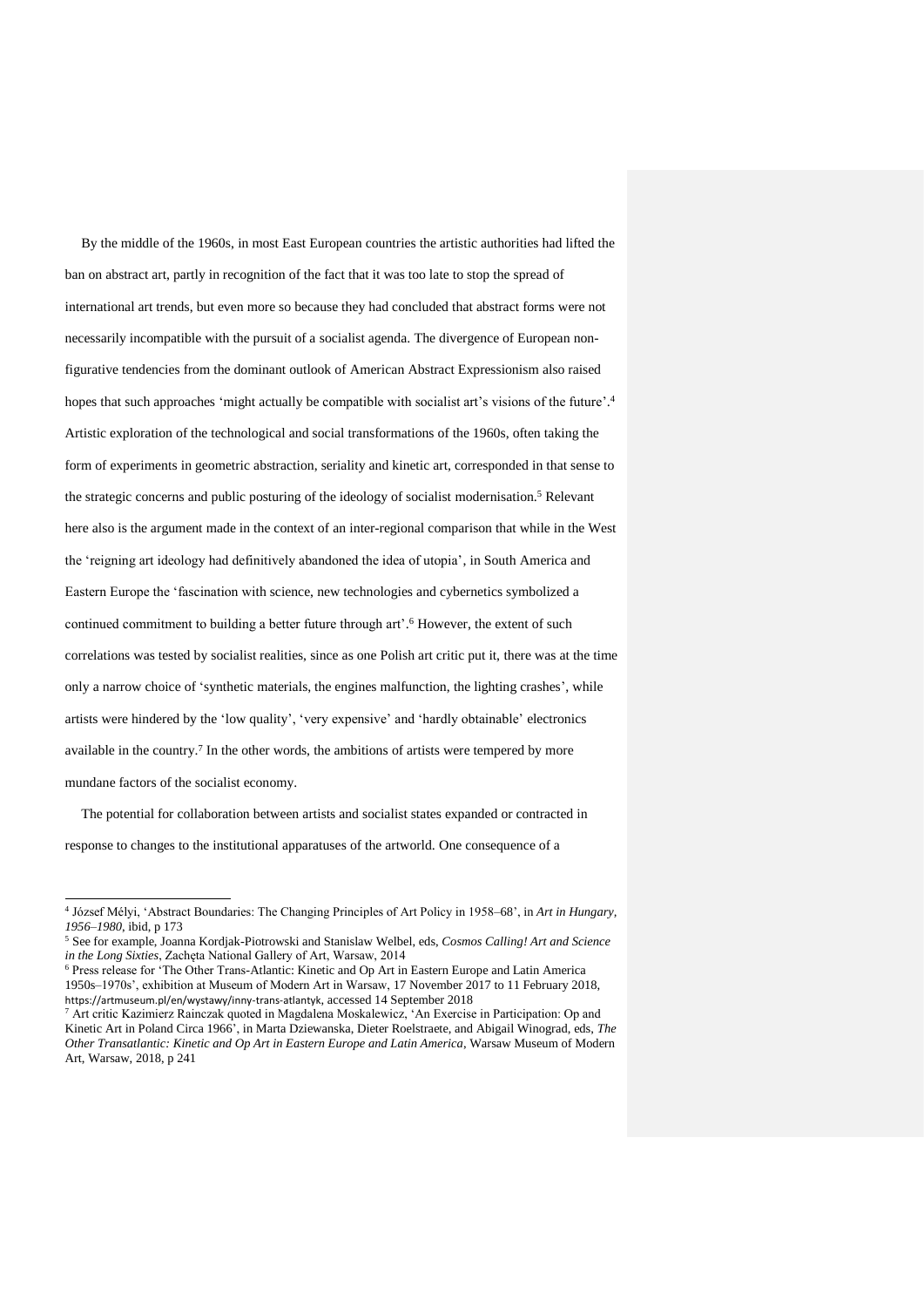thickening of bureaucratic structures in the early 1960s was that decisions over censorship, commissions and funding were often no longer undertaken directly by ministries of culture but through professionalised committees and juries. While designed to give a veneer of accountability to an ideology-driven decision-making process, such bodies also created a buffer or distorting filter between the party and the artworld, with the resulting lack of clarity and inconsistency in the interpretation of cultural policy blunting the instruments of ideological control. In Hungary for example the notorious '3 T's' system that distinguished between 'supported', 'tolerated' and 'forbidden' artistic practices was unevenly applied, with artists able to take advantage of the fluidity and vagueness of the three categories, as well as to 'directly and indirectly influence the composition of the jury', creating favourable conditions for mutually-beneficial negotiations between artists and representatives of the communist authorities.<sup>8</sup> In Czechoslovakia a distinction could also be made between the severity of official rhetoric during the normalisation era that reasserted the ideological purity of socialist realist art and the actual decisions made by the juries for artistic commissions. Especially significant for the socialist art economy were public commissions for architectural projects, for which a percentage of the overall investment was 'earmarked for decorating the structure with fine art'. <sup>9</sup> While the actual amount was calculated according to a sliding scale based on the size and social relevance of the construction project – ranging from 0.6 to 4.2 per cent – decisions about individual artworks were entrusted to a committee of representatives of the unions of artists and architects, with the 'opinion of the primary architect decisive' in the commissioning process.<sup>10</sup>

From the 1960s onwards, and in contrast to the direct repression of the Stalinist era, artists were exposed to subtler, largely economic and practical pressures to produce works that were aesthetically and ideologically suitable for public commissions and competitions. Dóra Maurer has

 8 Júlia Perczel, 'The Art Sphere as a Grey Zone: Techniques of Power and the Context of Artistic Practices', in *Art in Hungary, 1956–1980*, op cit, p 63

<sup>9</sup> Jana Kořínková, 'Four Per Cent Art?', in Pavel Karous, ed, *Aliens and Herons: A Guide to Fine Art in the Public Space in the Era of Normalisation in Czechoslovakia* (1968–1989), Arbor Vitae, Prague, 2015, p 453 <sup>10</sup> Ibid, p 456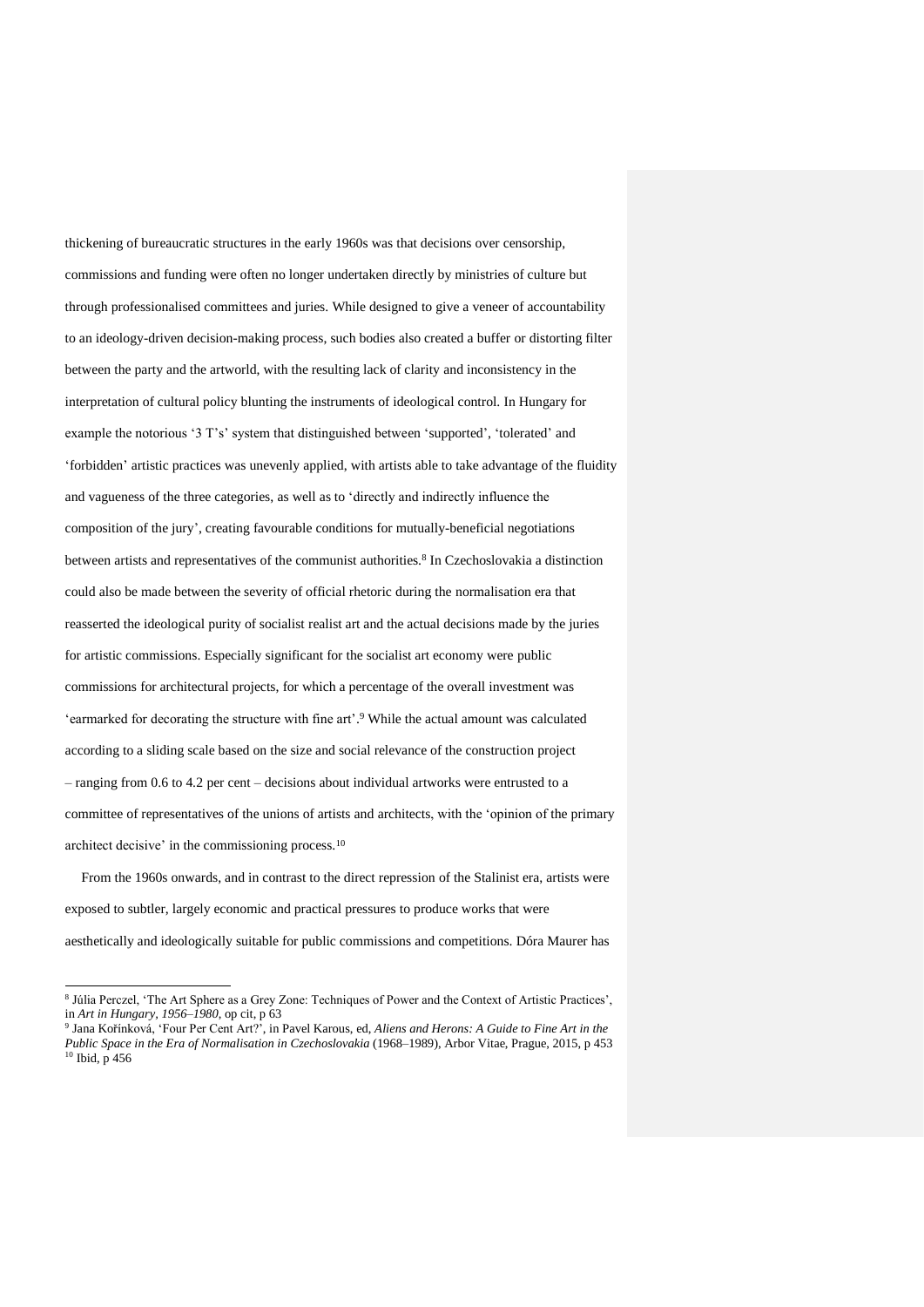for example distinguished between 'A' and 'B' versions of her artistic identity during the decade, with the latter consisting of realistic graphic works on socialist themes that were made to order for the Hungarian state in parallel to her experimental practice.<sup>[1]</sup> This represented a distinct advance on the situation during the early 1950s, when artists who were unable to wholeheartedly comply with the strictures of socialist realism adopted a strategy of 'double bookkeeping', which entailed producing ideological works for public display while continuing to pursue an individual practice in the privacy of the studio.<sup>12</sup> The establishment of governmental bodies tasked with making regular purchases of artworks compensated to an extent for the lack of an art market, further imbricating artists in the state-run mechanisms of the socialist art economy. The effects on artistic practice and individual careers of this peculiar non-market system of financial incentives combined with institutional positions is specifically addressed in several contributions to this special issue.

The modernising and expanding of the canon of socialist art during the 1960s was a factor in the decision of the majority of artists to stay within the bounds of the official art system. In Hungary for example, it has been observed that 'many of the artists who worked within the state-approved concept of art also experimented with form', notably drawing on contemporary European rather than Soviet 'figurative trends' in an attempt to renew the official artistic ideology. <sup>13</sup> The extent to which the politically-subservient and aesthetically-tepid works of official artists are deserving of reconsideration and recuperation – having been sidelined for the majority of the post-communist period – is a newly contentious issue for East European art scenes.

The East European neo-avant-garde has a particular status in accounts of the period, with its distinctiveness deriving at least partly from its close but combative relationship to the art system of actually existing socialism. The enduring appeal of their dematerialised art practices was also

 $\overline{a}$ 

**Commented [KL1]:** FN 11 – POSSIBLE AUTHOR QUERY: CANNOT FIND THIS – PERHAPS FORTHCOMING – FOUND OTHER TITLE IN FNS HERE

[https://www.tate.org.uk/research/publications/tate](https://www.tate.org.uk/research/publications/tate-papers/26/placing-bookmarks)[papers/26/placing-bookmarks](https://www.tate.org.uk/research/publications/tate-papers/26/placing-bookmarks) and *Bookmarks. Hungarian Neo-Avant-Garde and Post-Conceptual Art from the Late 1960s to the Present* (Berlin: Distanz Verlag, 2015) ALSO DORA MAUER TITLE – SEE <http://www.mke.hu/node/37639> - NOT SURE IF **REFERS TO PUBLICATION OR EXHIBITON AND** REVIEW MKE - SUMUS

**Commented [RF2R1]:** The reference is correct as given and the book itself will be published in the next couple of weeks – the book launch is announced for 4<sup>th</sup> October, so probably no reason to put 'forthcoming' in this case. The 2015 reference you found is to another similar book but not relevant here. The Dora Maurer reference is to the catalogue, not the exhibition.

**Commented [KL3]:** FN POSSIBLE AUTHOR QUERY: Judit Borus found as the editor? See various listings. Also state 'to accompany the exhibition which ran from 17 November 2017 to 18 February 2018?

**Commented [RF4R3]:** We checked our hard copy of the catalogue and these are the named editors (Petranyi was the curator of the show), there is no need to put the 'to accompany the exhibition' text as that is not part of the title of the publication.

<sup>11</sup> Katalin Székely, ed, *Bookmarks: Revisiting Hungarian Art of the 1960s and 1970s*, Koenig Books, London, 2018. See also: László Beke et al, *Nyomhagyás / Nyomtatás: Maurer Dóra grafikai munkássága 1955–1980* [Printing: Leaving Traces: Dóra Maurer's Graphic Oeuvre, 1955–1980], MKE – SUMUS, Budapest, 2017

<sup>12</sup> Gábor Andrási, et al, *The History of Hungarian Art in the Twentieth* Century, John Bákti, trans, Corvina, Budapest 1999, p 123

<sup>&</sup>lt;sup>13</sup> Zsolt PetrányiJudit Borus and Eszter Kardos, eds, Within Frames: The Art of the Sixties in Hungary *(1958–1968)*, Hungarian National Gallery, Budapest, 2017, p 38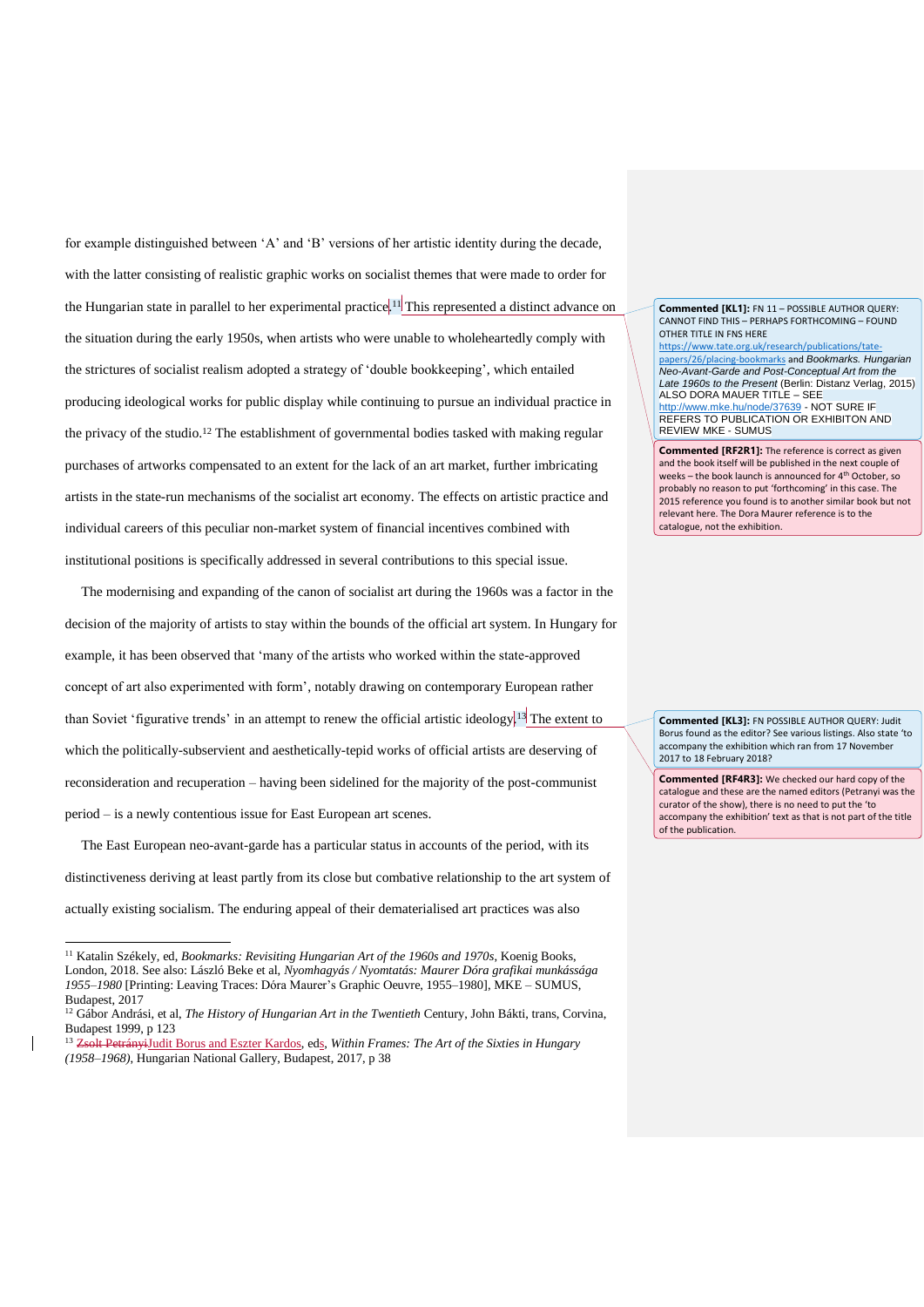inseparable from their precariousness, with neo-avant-garde ephemeral manifestations relying on the audacity of young artists in outwitting the authorities to establish temporary spaces for experimental activities. Conducive sites for neo-avant-garde endeavours were found in smaller galleries and non-art exhibition halls that often operated under the aegis of other bodies – from culture houses to the offices of communist youth organisations – placing them at one remove from the artistic authorities in order to delay, if not avoid, bureaucratic intervention.

The irreconcilable differences that regularly emerged in relations between the neo-avant-garde and the socialist authorities could be illustrated by the case of the Galeria pod Moną Lisą in Wrocław. Occupying a corridor space in the local International Press and Book Club, the gallery was forced to abandon its radical programme in 1971 after a dematerialised Concept Art exhibition managed to offend both modernist and Marxist critics. An 'increasing conflict' with the club's managerial board led to the resignation of neo-avant-garde curator Jerzy Ludwiński, after it became apparent that the 'gallery would no longer work in the form he had developed.'<sup>14</sup> In Hungary, the organiser of the Balatonboglár Chapel Studio tried a variety of techniques to defuse the hostility of the authorities to what had become a hotbed of neo-avant-garde activity, including submitting the exhibition programme to be officially juried and even attempting 'to evade the administrative method used against us by providing an ideological illusion of Marxist truth'. <sup>15</sup> Equally characteristic of the period of actually existing socialism was the authorities' reliance on bureaucratic measures and quasi-legal justifications, such as imposing fines for the infringement of safety regulations, in order to close this neo-avant-garde loophole in 1973. Another scenario permitted neo-avant-garde exhibition spaces to continue to operate under supervision, functioning as a safety valve for generational discontent. Even in the more tolerant context of third-way

<sup>14</sup> Piotr Lisowski, 'Performative Mythology: Curating Strategy of Jerzy Ludwinski', in Piotr Lisowski, ed, *Jerzy Ludwinski: Wypełniajac puste pola / Filling the Blanks*, Centre for Contemporary Art, Toruń, 2011, p 20

<sup>15</sup> György Galántai, 'Chapel Studio of György Galántai Balatonboglár, 1970–1973 (the Pre-Story of Artpool)', in György Galántai and Júlia Klaniczay, *Artpool: The Experimental Art Archive of East-Central Europe,* Artpool, Budapest, 2013, p 32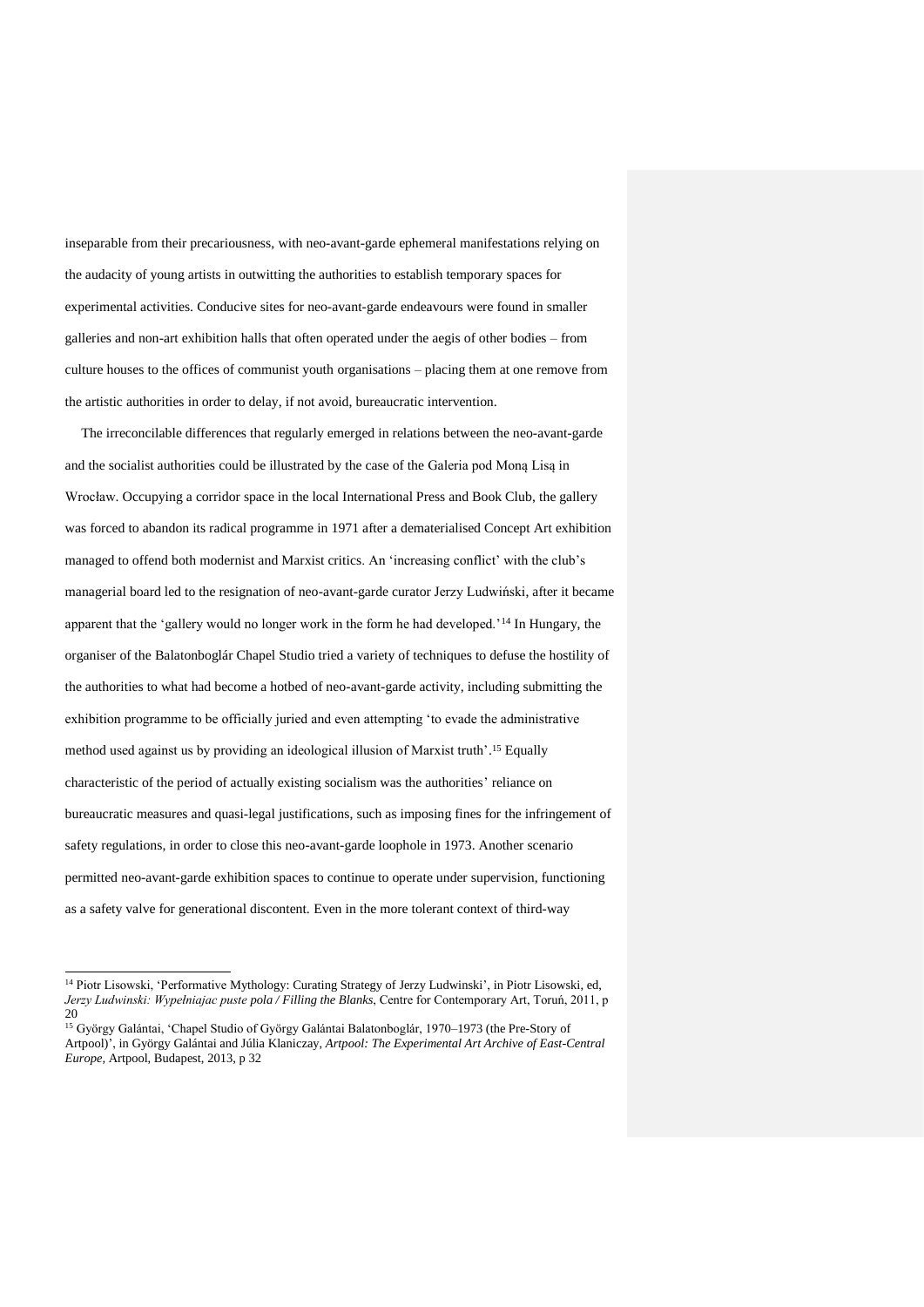Yugoslavia, the seeming oasis of freedom of the Student Cultural Centre in Belgrade was described by an observant visiting critic as a 'reservation which is completely closed and isolated from the culture in which it takes place'.<sup>16</sup> As several of the contributions to this special issue make clear, despite or because of a latent coalescence of utopian goals, ultimately there were limits to any rapprochement between the socialist authorities and the neo-avant-garde.

Neo-avant-garde artists were also regularly targeted by the secret police, who kept them under surveillance, periodically hauled them in for interrogation, and also spread an atmosphere of suspicion and uncertainty by infiltrating their close circles. As discussed by contributors to this special issue, the role of police agents and informers in the artworlds of actually existing socialism was profoundly contradictory, many aspects of which remain elusive. The reports filed by agents appear at first sight to offer referenceable accounts of neo-avant-garde activities, but due to their 'often mutually misleading, manipulated or distorted' descriptions, the information they contain is primarily of value in reconstructing relations between artists and the security apparatuses rather than the 'precise reconstruction of events'. <sup>17</sup> Art professionals who after the fall of communism were exposed as police informers may also have acted from a variety of motives that preclude straightforward ethical judgements: they may have had little choice in practice over whether or not to co-operate with the secret police and often attempted to shield their fellow artists from the authorities, such as by giving partial information to their handlers.

One of the specific traits of the artworlds of actually existing socialism was the system's openness to, and support for, programmes of public artistic education. Originating in the campaigns of the early 1950s to expose the working masses to the motivational effect of socialist realist art, measures to introduce art to popular audiences subsequently adapted to changing artistic tastes and

 $\overline{a}$ 

**Commented [KL5]:** AUTHOR: FN QUERY – PLEASE CHECK THE ACTUAL QUOTED MATERIAL AND CHAPTER IS FOUND IN the catalogue: SKC and Political Practices of Art as reproduced here; see <https://www.prelomkolektiv.org/pdf/catalogue.pdf> - not sure if republished – please CHECK Think the exhibitIon title was SKC in SKUC: The Case of Students' Cultural Centre – see various listings

**Commented [RF6R5]:** Thanks, we rechecked the quotation and it is correct, and also tracked down the page number and date of publication. It is a physical book as we have a copy.

<sup>&</sup>lt;sup>16</sup> Achille Bonito Oliva quoted in Miško Šuvaković, 'Students' Cultural Centers as Reservations', in Prelom Kolektiv, eds, *The Case of Belgrade's Students' Cultural Centre*, Prelom Kokektiv, Belgrade, 2008, undatedp 85

<sup>&</sup>lt;sup>17</sup> Kata Krasznahorkai, 'Surveilling the Public Sphere: The First Hungarian Happening in Secret Agents' Reports', in Katalin Kseh-Varga and Adam Czirak, *Performance Art in the Second Public Sphere: Eventbased Art in Late Socialist Europe*, Routledge, New York, 2018, p 134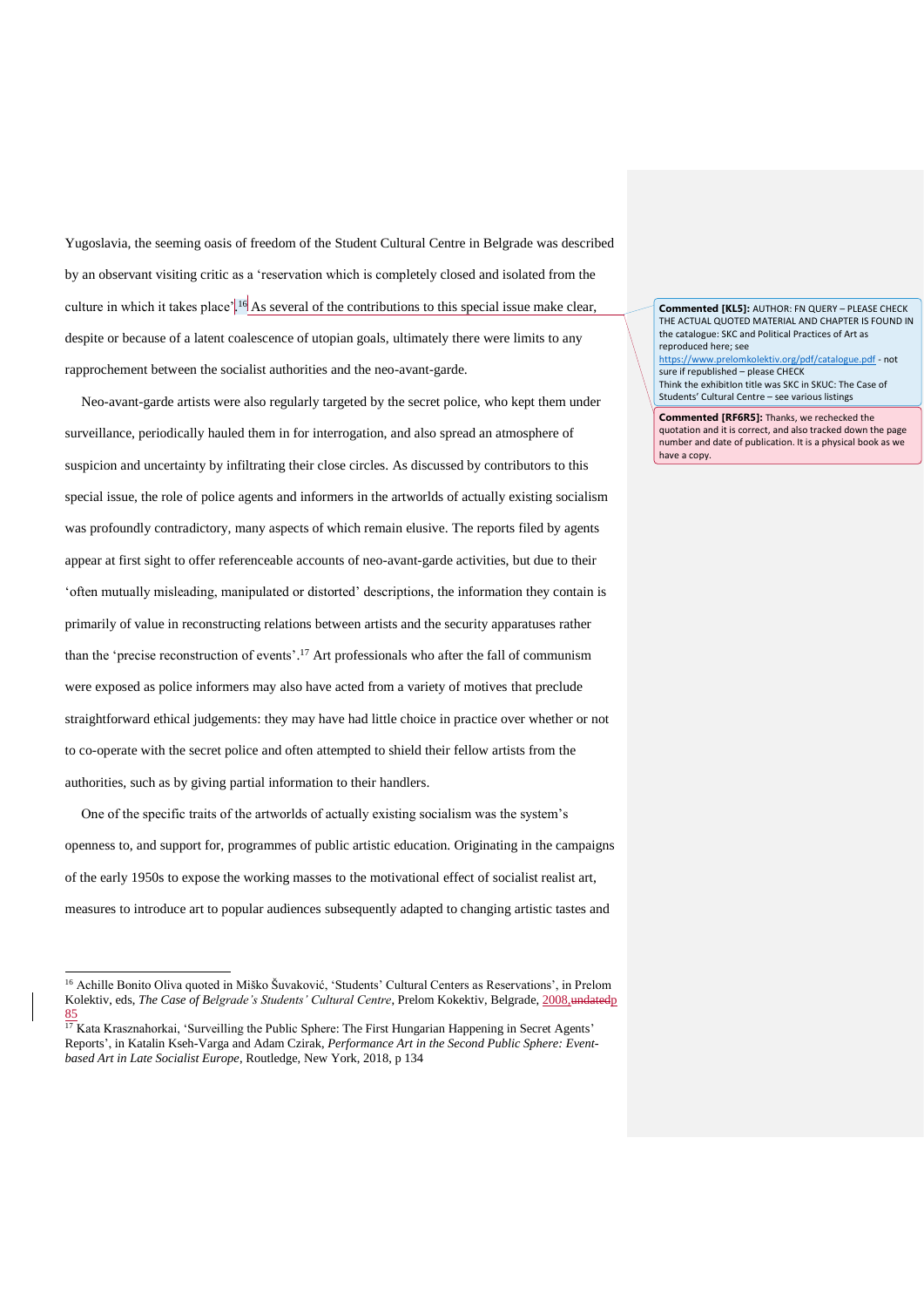social conditions. As early as 1957, at the Gallery of Contemporary Art in Zagreb, members of the EXAT 51 group Ivan Picelj and Vjenceslav Richter were involved in organising the first 'Didactic Exhibition: Abstract Art', an educational show that travelled to fifteen cities across Yugoslavia designed to introduce the history and practices of abstract art to the public.<sup>18</sup> In Hungary during the 1970s, painter Imre Bak also for example used his position at the Népművelési Intézet (National Institute of Popular Culture) to organise talks and exhibitions at small venues across the country to educate people about the latest developments in the visual arts.<sup>19</sup> The field of amateur art served on the one hand as a source of income for neo-avant-garde artists through teaching classes and organising summer camps for a broad spectrum of art enthusiasts, while at the same time offering up secluded and unobtrusive settings to engage in experimental projects. Radical educational ideas circulating internationally in the 1960s and 1970s often took on a specific form in Eastern Europe, where such experiments were shaped in interaction with socialist traditions of giving industrial workers creative outlets through programmes held in factory houses of culture.<sup>20</sup>

The decline of the traditional communist role-model of the industrial worker during the 1960s and 1970s reflected technological changes to production processes and the diversifying of economic priorities from iron and steel to the chemical industry and consumer goods. It also brought changes to artistic engagements with industry, which in the 1950s were 'limited to compositions of workers and themes from working life', while in the following period artists 'recognised the amazing opportunities in terms of materials and technology' accessible on factory sites.<sup>21</sup> Correspondingly, from 1974 the Lenin Steel Works of the socialist new town of Dunaújváros in Hungary was host to annual symposia of metal sculpture, the tangible results of which were displayed in an outdoor park on a nearby island on the River Danube. Indicative of the mechanisms of the socialist art economy

<sup>18</sup> See, Fokus Grupa and Jasna Jakšić, eds, *Didactic Exhibition*, Museum of Contemporary Art, Zagreb, 2016 <sup>19</sup> See, Flóra Barkóczi, 'Creative (Dis)Courses: The Forms, Methods and Locations of Alternative Art Pedagogy in Hungary', in *Art in Hungary, 1956–1980*, op cit, pp 95–109

<sup>20</sup> See, Dóra Hegyi and Zsuzsa László, eds, *Creativity Exercises – Spaces of Emancipatory Pedagogies*, tranzit.hu, Budapest, 2015

<sup>21</sup> Tibor Wehner, 'Iron, Steel and Sculpture', in *International Steel Sculpture Workshop and Symposium Dunaujváros 1974–1993*, Dunaferr Art, Dunaujváros, 1996, p 35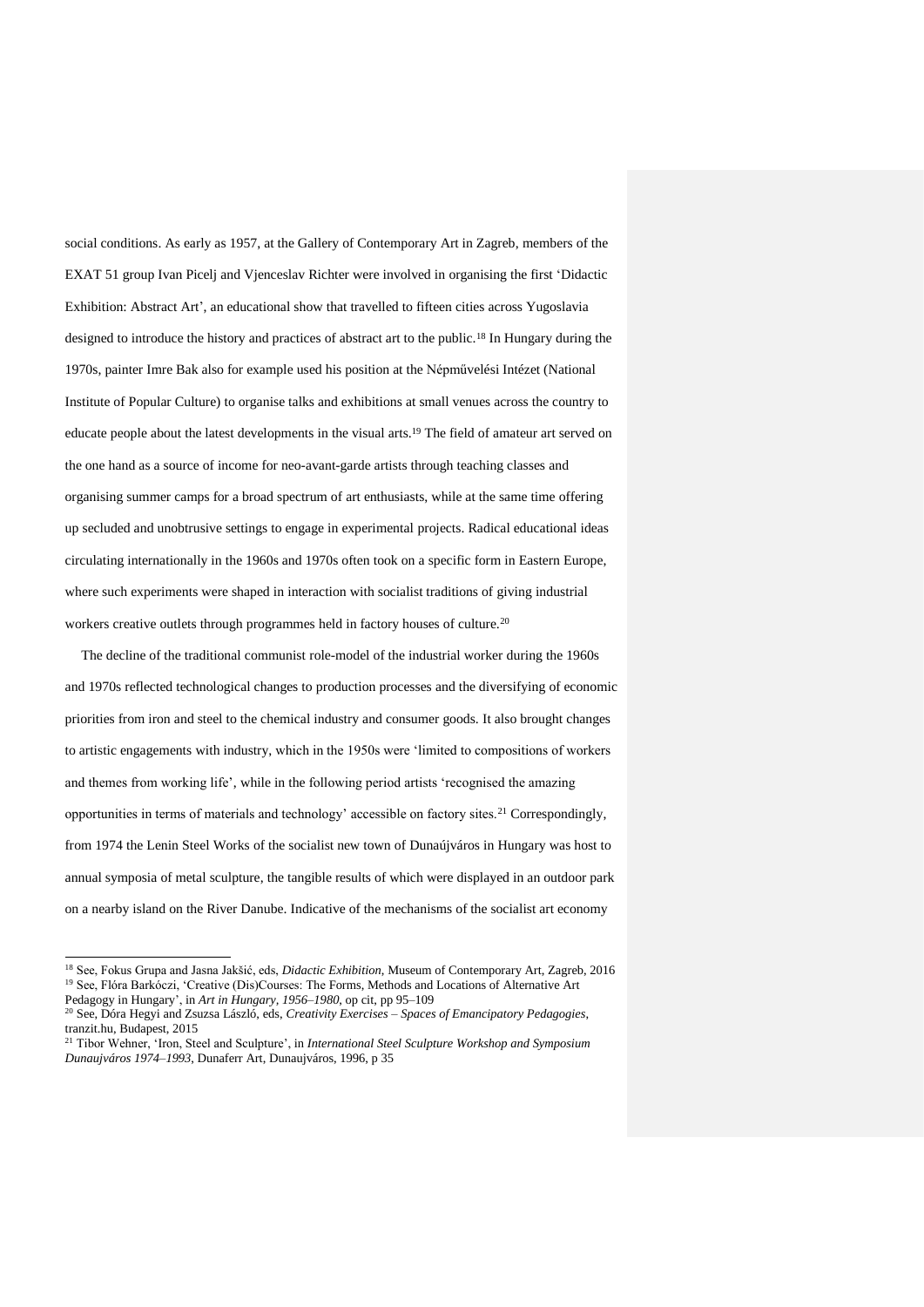was that participants, who were either directly invited or selected through an application process, would spend up to six weeks on site, had their food, accommodation and all costs covered, and also received an artist fee.<sup>22</sup> In Poland, where such meetings were widespread, the newly built Puławy Nitrogen Plant was the site chosen for the 1st Symposium of Artists and Scientists in 1966, which broached the theme of 'Art in the Changing World'. Summer meetings at Łazy near Osieki were the occasion for neo-avant-garde actions and interventions that in the 1970s took on a more critical tone towards the goals of socialist modernity. This was accompanied by more conceptual engagements with scientific knowledge and the rejection of the 'traditional model of an artist and artistic output' in favour of the notions of 'process and idea'. 23

Another thread linking East European artworlds and the goals of the socialist state was the agenda of solidarity with the 'Third World' expressed through the principles and programme of socialist internationalism. Although most closely associated with the 1960s and 1970s, precursors have been identified in artistic exchanges of the Stalinist era that were framed in terms of expressing support for decolonial struggles in which the Soviet Union had strategic interests, such as the Korean War. Polish socialist realist painter Aleksander Kobzdej was for example amongst those artists who in the 1950s had the opportunity to travel to East Asia to observe the revolutionary strivings of Chinese and Vietnamese workers and peasants. <sup>24</sup> The founding of the Non-Aligned Movement in Yugoslavia in 1961 as an international coalition that refused to comply with the ideological division of the world into two opposing camps was an indicator of a new geopolitical orientation. Correspondences could also be observed in the domain of culture, with for instance the organisation of several editions of New Tendencies exhibitions in Zagreb during the decade that

 $22$  See the history page of the website of the International Steel Sculptor Workshop and Sculpture Park in Dunaújváros, http://steelsculpture.art/en/history/, accessed 14 September 2018.

<sup>&</sup>lt;sup>23</sup> Luiza Nader, 'Towards Criticism of the Visual: the 8th Meeting of Artists and Theoreticians of Art in Osieki', in Ryszard Ziarkiewicz, ed, *Avant-garde in Plein-air: Osieki and Łazy 1963–1981*, Museum of Koszalin, Koszalin, Poland, 2008, p 89

<sup>&</sup>lt;sup>24</sup> Andrzej Szczerski, 'Global Socialist Realism: The Representation of Non-European Cultures in Polish Art of the 1950s', in Jérôme Bazin, Pascal Dubourg Glatigny and Piotr Piotrowski, eds, *Art beyond Borders: Artistic Exchange in Communist Europe (1945–1989)*, Series: Leipzig Studies on the History and Culture of East-Central Europe, Central European Press (CEU), Budapest, 2016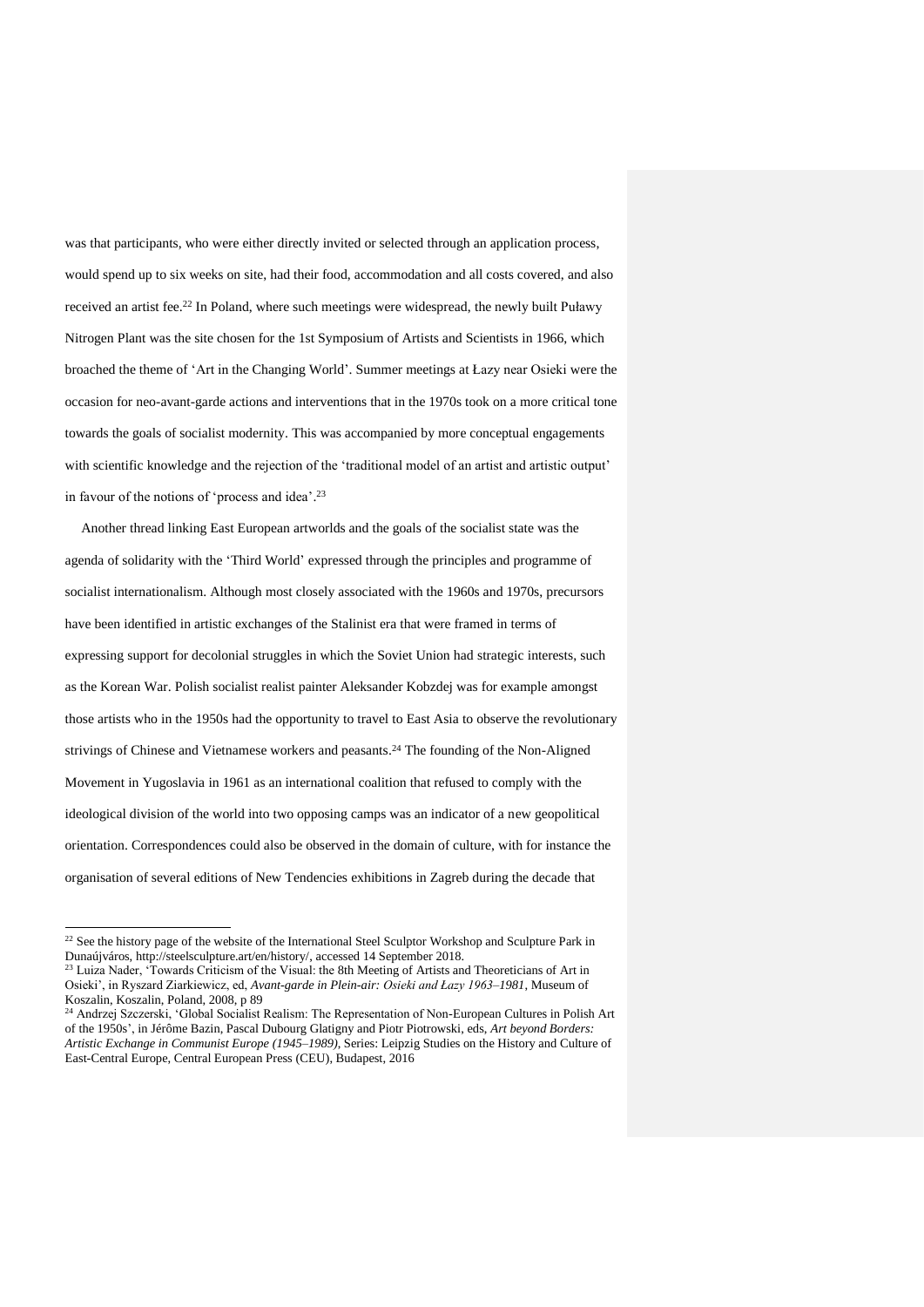challenged geographical hierarchies through their openness to art practices and critical positions from West and East European, as well as South American contexts.<sup>25</sup> Within the Soviet Bloc, sympathy for anti-imperialist campaigns arose both in the sphere of official art and within the circles of the neo-avant-garde, with for example both mainstream and younger experimental artists participating in an exhibition of 'Artists Against Fascism' held at the Hungarian National Gallery in 1965. International protests over the mistreatment of civil rights activists in the United States in the early 1970s held a quixotic appeal for the neo-avant-garde, due to the parallels with repressive state methods closer to home and the evident hypocrisy of official Eastern Bloc campaigns on such issues. Attention to the transversal flows of socialist internationalism, as exemplified also in this special issue, offers a countervailing perspective to the assumed primacy of a binary division of the international artworld during the Cold War.

The frustration of trying to mark a clear division between the spheres of official and unofficial art is the starting point for Tomáš Pospiszyl's article on the career of Czech sculptor Olbram Zoubek entitled 'Artists in the Service of the Public'. His attentive analysis locates the artist's position within the changing artistic economy and value system of the Czechoslovak artworld, before, during and after the normalisation era. Tomasz Załuski also delves into the embeddedness of artists within the socialist art economy, although in this case examining the stance of an artist duo who took it upon themselves to critically reflect on the failings of the internal mechanisms of the Polish artworld. His text on 'KwieKulik and the Political Economy of the Potboiler' charts their campaign to expose the inequities of a system in which artists were obliged to execute works in the manner of craftspeople in order to survive in an artworld monopolised by state commissions. He also analyses the telling ways in which such objects featured in and were the subject of their critical art practice. In her article 'Exhibition as Diplomatic Tool: in Search for Artist Solidarity', Zsuzsa László deals with one of the most enigmatic aspects of the history of the Hungarian neo-avant-

<sup>25</sup> Armin Medosch, *New Tendencies: Art at the Threshold of the Information Revolution (1961–1978)*, Leonardo Book Series, MIT Press, Cambridge, Massachusetts, 2016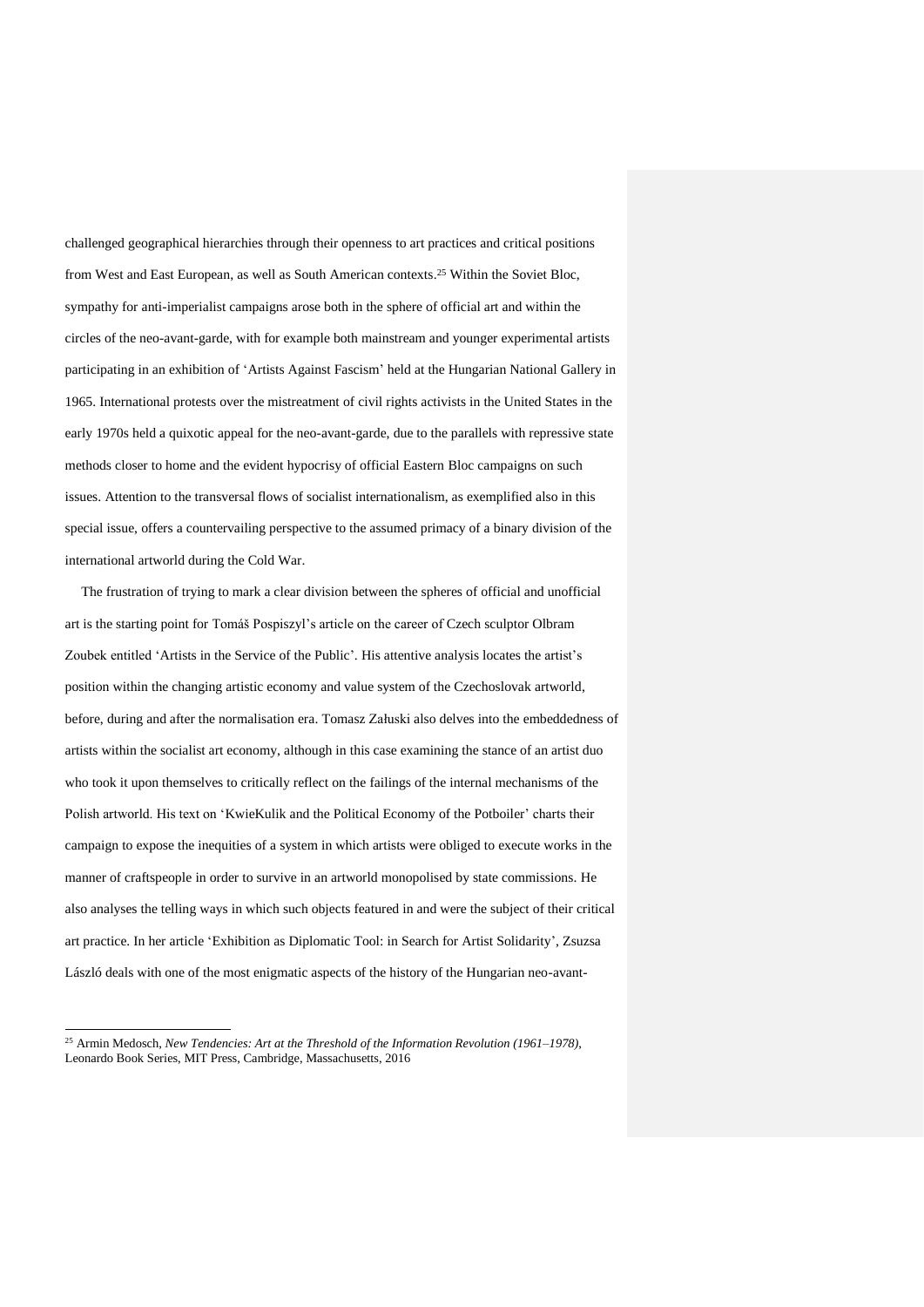garde, namely its highly ambivalent engagement with the officially-endorsed cause of international protests against American imperialism. The complexity of their collective and individual positions is analysed with reference to the history of socialist internationalism, the neo-conservative turn in Hungarian art and society during the 1970s, and individual experiences of anti-Semitism and political repression.

In his wide-ranging article entitled 'Amateurism under Socialism: The Politics of Art Education in the work of Milan Adamčiak, Július Koller and Jiří Valoch', Daniel Grúň illuminates the contrasting approaches to popular artistic education taken by three highly individualistic figures of the Czech and Slovak art scenes. He also charts their trajectories through the challenges of the normalisation era, from finding in amateur art a liminal zone between official culture and free-time activities, to striking a precarious balance between promoting experimental art and collaborating with the authorities or withdrawing completely from collective public performances. Candice Hamelin expands the coverage of this special issue into the particular context of the GDR in her '*Sibylle*: An Alternative Venue for East German Art Photographers in the 1960s': a women's fashion magazine is revealed as a rare public platform in which artists could publish socially-critical and experimental photographic works, at a time when the authorities were carefully controlling the institutions, galleries and publications of East German photography. Photography is also the main focus of Hana Buddeus's reassessment of the career of Czech performance artist Petr Štembera. In 'Infiltrating the Art World through Photography: Petr Štembera's 1970s Networks' she describes the importance of photographic documentation in enabling information about his work to spread internationally, as well as his fundamental ambivalence towards such processes of decontextualised artistic transfer.

As Alina Șerban argues in the 'Sigma Group: Negotiating New Spaces for Art', it was during the reformist period at the beginning of Nicolae Ceaușescu's rule that this Timișoara-based group of artists were able to benefit from short-lived official support for their interdisciplinary approach to visual research. This enabled them to devise proposals for cybernetic interventions in public space,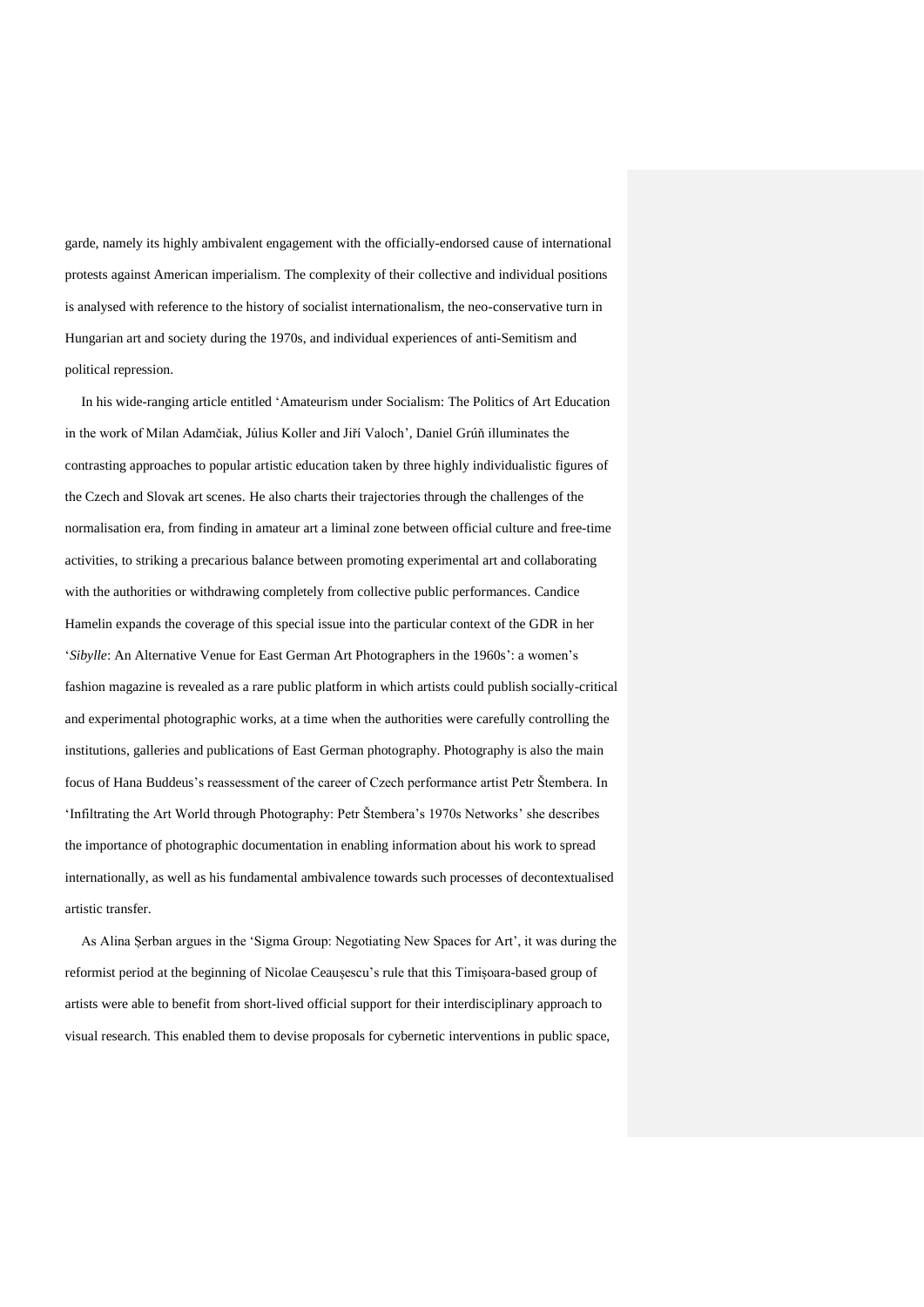projects for collaboration with socialist industries and experimental educational programmes, until the political climate changed in 1974. The conditioning role of the socialist state in defining the scope of artistic activity is also investigated by Raino Isto in 'The Dictator Visits the Studio: The Vlorë Independence Monument and the Politics of Socialist Albanian Sculpture, 1962–1972'. The notion of artistic collaboration receives an expanded interpretation in order to account for the multisided co-operation between the artistic collective, the commissioning authorities and even leader Enver Hoxha involvment in erecting public monuments. Also examined is the significance for Albanian cultural production of the local communist party's brief flirtation with the anti-Soviet, radical leftist ideological orientation of Maoism.

The ambivalent legacy of Hungarian film-maker Gábor Bódy, who was both a leading figure in the neo-avant-garde until his alleged suicide in 1985 and a police informant during the 1970s, is addressed by Sonja Simonyi in 'The Man Behind the Curtain: Gábor Bódy, Avant-garde Film Culture and Networks of State Control in Late Socialist Hungary'. Setting out and extrapolating upon the various interlinked explanations for his secret collaboration with the authorities and untimely death, she uses his case to further illustrate the inadequacy of the binary interpretative division between heroic resistance and complete subservience under socialism. The dynamic relationship between the radical agenda of experimental artist groups and the ideological red lines of the authorities around the national currency, the myth of brotherhood and unity and the cult of Marshal Tito is brought into focus by Marko Ilić. In 'A Taster of Political Insult': The Case of Novi Sad's Youth Tribune, 1968–1971', he exposes the discrepancy between public endorsement of artistic freedom as a principle of socialist self-management and the willingness of the state to use Soviet-style methods of repression in response to the political upheavals of the early 1970s. Armin Medosch, who sadly passed away during the production of this special issue, pinpoints the moment in the later 1970s when the illusion that self-managed socialism could be renewed through an infusion of radical New Left ideas evaporated. His 'Cutting the Networks in former Yugoslavia: From New Tendencies to the New Art Practice' follows the decline of one of the region's most